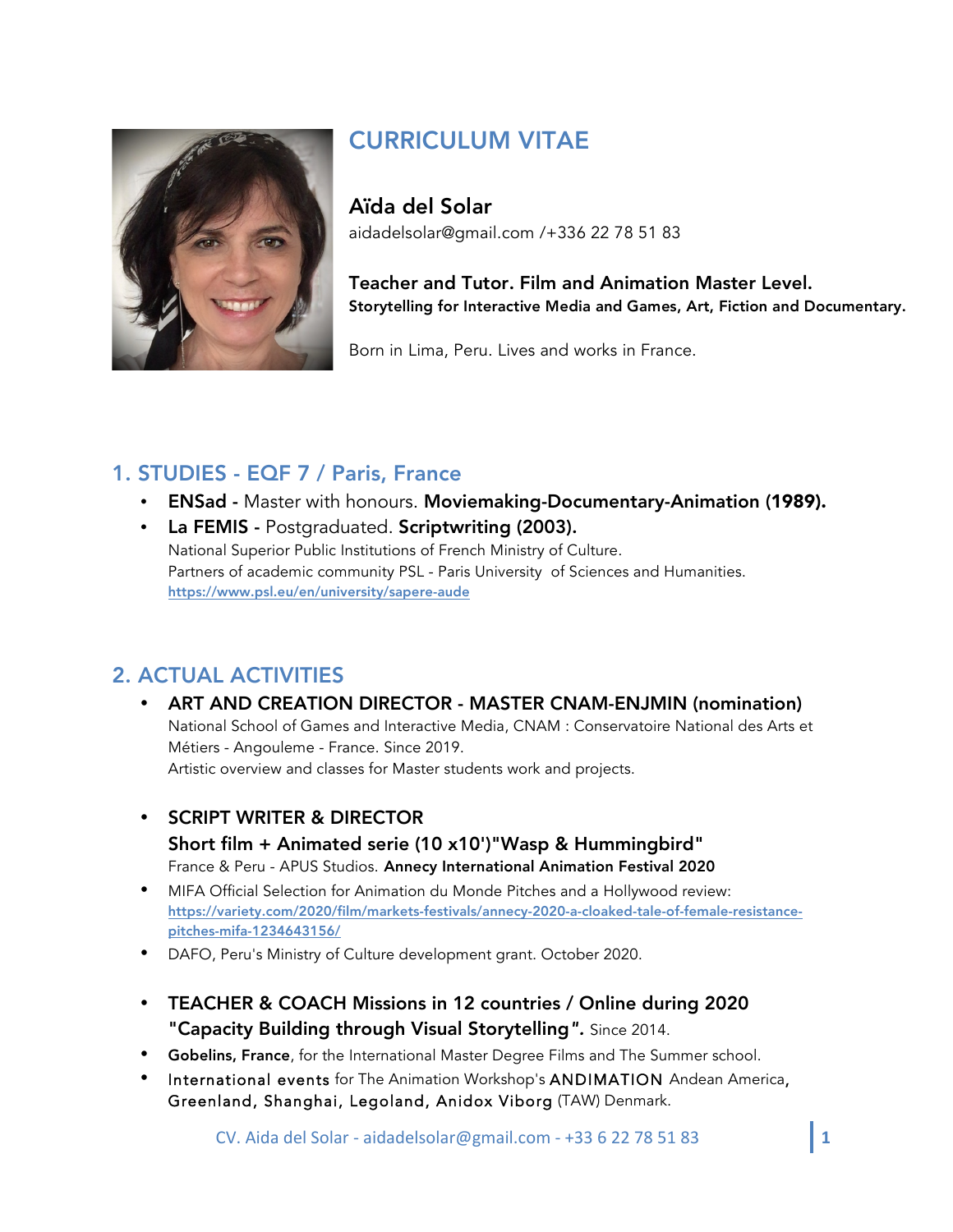- The Institut français, Goethe Institut, Unesco IFPC, Dafo Cultura-Perú for The Animation School and Tschimologong Precinct, South Africa Escola Melies Brazil (Annecy opening shorts) / Doha Film Institute / Universidad de Bellas Artes Quispe Tito, Cuzco Peru.
- Countries : *Cape Town & Johannesburg (Afrique du Sud), Shanghai (Chine), Nuuk (Groenland), Doha (Qatar), Sao Paulo (Brazil), Cusco & Lima (Pérou), La Paz (Bolivia), Caracas (Venezuela), Bogota (Colombie), Quito (Equateur).*

### 3. SCENOGRAPHY & INTERACTIVE MEDIA

- Curator : "FRENCH KISS" Viborg City Museum, Denmark, surface 1100 m2. Viborg Animation Festival 2018 - Guest country : France. Young French talents - Miyu Galerie, Nexus & Google Doodle, Iko-VR. Under the auspices of l'Institut français in Denmark. 5 stars at Ekko Film Review, Danemark. https://www.ekkofilm.dk/anmeldelser/french-kiss/
- "MOTION FACTORY" Exhibition La Gaïté Lyrique, 2014, Paris. Carte Blanche to Gobelins Producer of Capacity building in Stop-Motion Animation - Partnership with ManuelCam Studio. https://gaite-lyrique.net/evenement/carte-blanche-a-gobelins-lecole-de-limage
- "THE MUSEUM OF THE LAUGHING COW"- Bel Fondation, France, 2007-09. Curator and Art Director for the interactive journey on 3 500 m2 /60 000 visitors/year. https://vimeo.com/12348103 // https://vimeo.com/5076633

### 4. TEACHING

#### • GOBELINS PARIS

2014 - 17 : Permanent teaching and coordination contract for conception and production of 5 opening generics for the Annecy International Animation Festival. 2006 - 14 : Free-lance teacher and coordinator in Paris and Annecy.

#### • UNIVERSITY PARIS VIII - Vincennes- St. Denis

2009-14 : Storytelling and Movie-making Bachelor classes. Great educational challenge for this University, placed in a social complex suburb, gathering many cultural, religious and social profiles.

• Ding! selected in Cannes Festival, also winning French Universitary Cinema Festival, directed by A film by Xian Wong (China) one of the students of this class. All his classmates worked on the project: https://vimeo.com/19879932